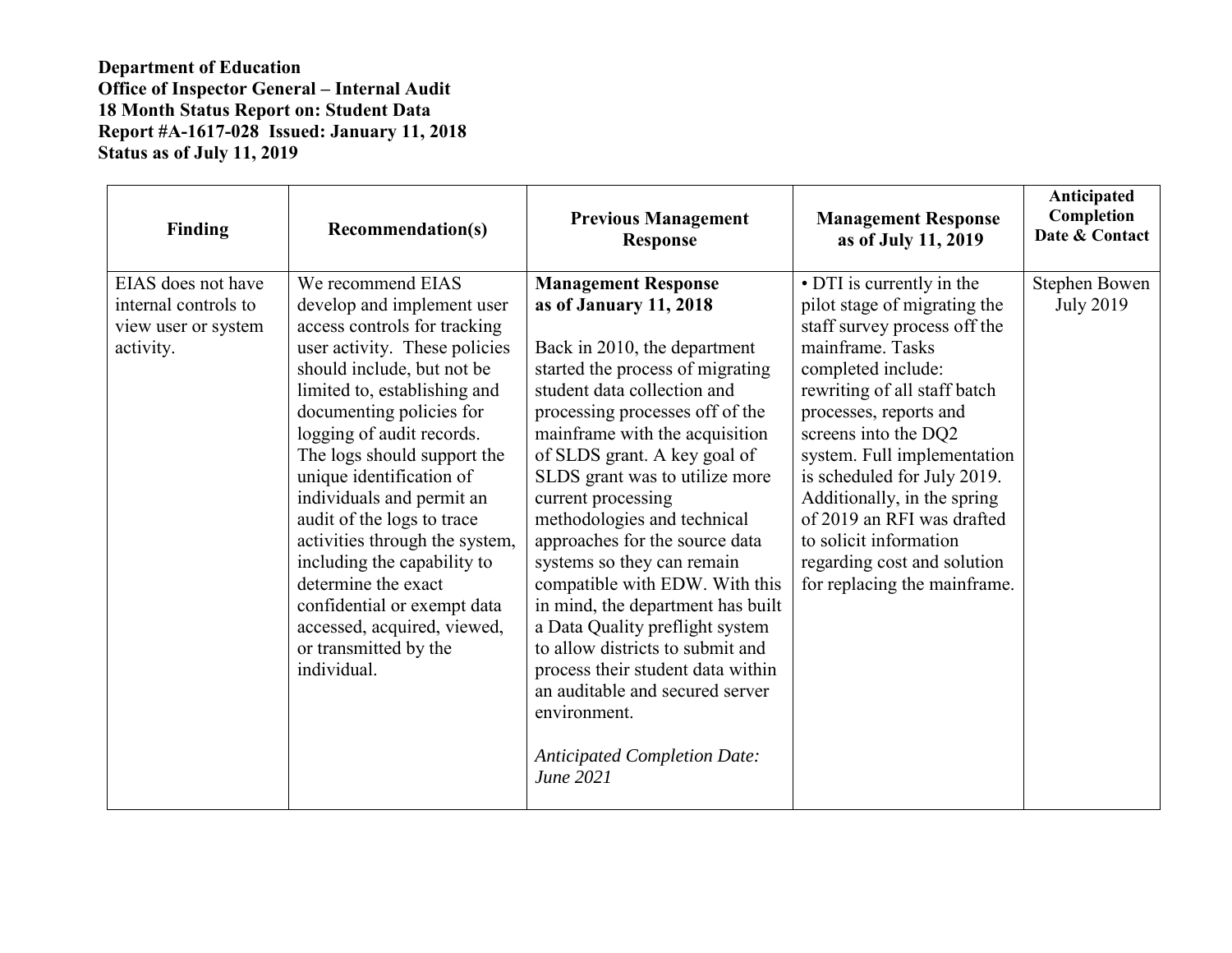| Finding | <b>Recommendation(s)</b> | <b>Previous Management</b><br><b>Response</b>                                                                                  | <b>Management Response</b><br>as of July 11, 2019 | Anticipated<br>Completion<br>Date & Contact |
|---------|--------------------------|--------------------------------------------------------------------------------------------------------------------------------|---------------------------------------------------|---------------------------------------------|
|         |                          | <b>Management Response</b><br>as of July 3, 2018                                                                               |                                                   |                                             |
|         |                          | DTI has begun initial work to<br>develop an action plan for<br>getting off the mainframe.                                      |                                                   |                                             |
|         |                          | <b>Anticipated Completion Date:</b><br>June 2021                                                                               |                                                   |                                             |
|         |                          | <b>Management Response</b><br>as of December 21, 2018                                                                          |                                                   |                                             |
|         |                          | In regards to the Mainframe<br>Migration, the following<br>activities have occurred:                                           |                                                   |                                             |
|         |                          | 1. K12- Secondary CTE<br><b>Survey Process</b><br>• The K12-Secondary CTE                                                      |                                                   |                                             |
|         |                          | System has been migrated off the<br>mainframe as of August 28,<br>2018. The migration included all<br>CTE mainframe processes, |                                                   |                                             |
|         |                          | screens, and reports.                                                                                                          |                                                   |                                             |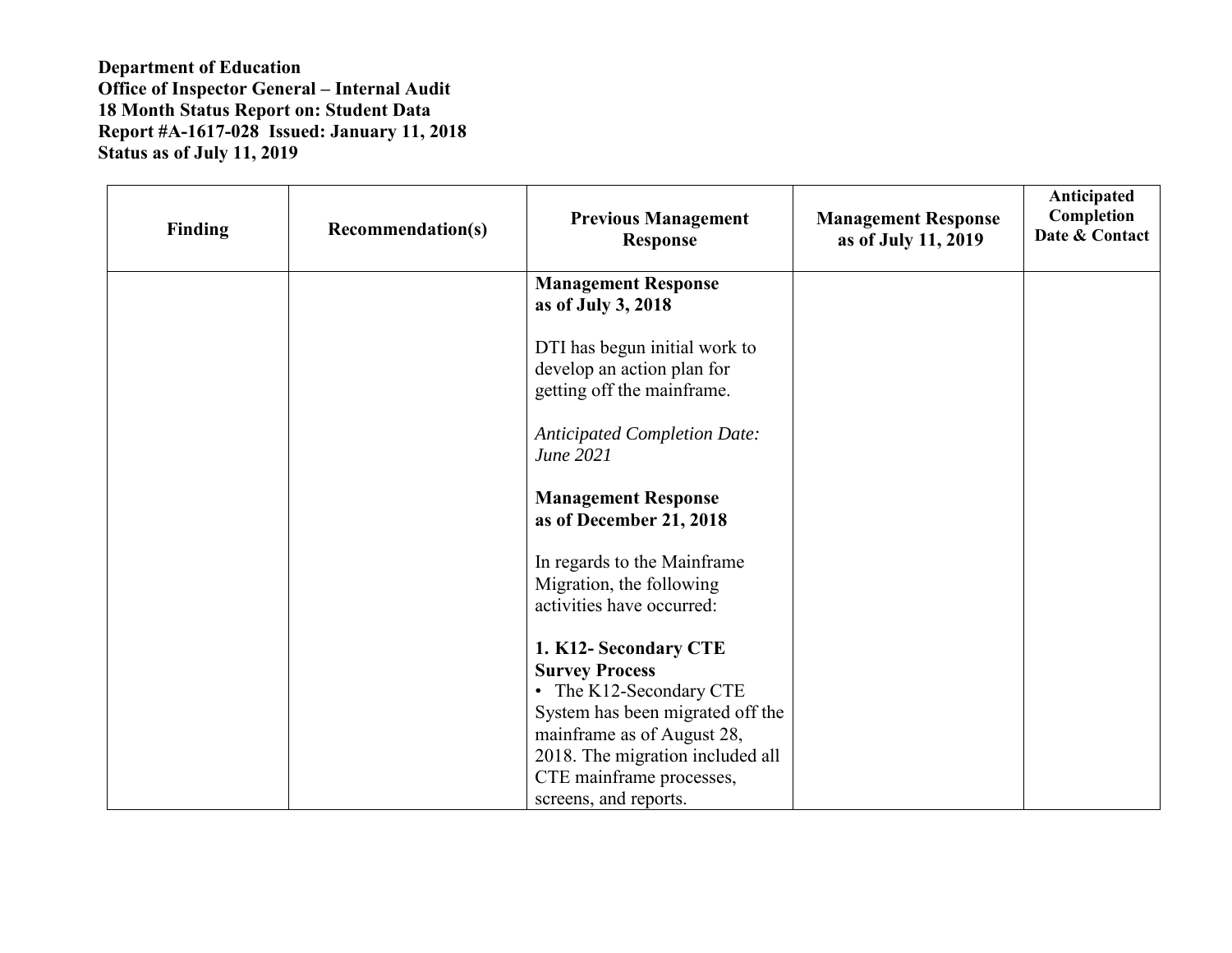| Finding | <b>Recommendation(s)</b> | <b>Previous Management</b><br><b>Response</b>                                                                                                                                                                                                                                                                                                                                                                                                                                                                                                                                                                                                                                                                                                                        | <b>Management Response</b><br>as of July 11, 2019 | Anticipated<br>Completion<br>Date & Contact |
|---------|--------------------------|----------------------------------------------------------------------------------------------------------------------------------------------------------------------------------------------------------------------------------------------------------------------------------------------------------------------------------------------------------------------------------------------------------------------------------------------------------------------------------------------------------------------------------------------------------------------------------------------------------------------------------------------------------------------------------------------------------------------------------------------------------------------|---------------------------------------------------|---------------------------------------------|
|         |                          | 2. Class Size<br>• The class size system has been<br>migrated off the mainframe as of<br>September 1, 2018. The<br>migration included migrating a<br>web application and DB2<br>database and several batch<br>processes off the mainframe.<br><b>3. FTE</b><br>• DTI is currently in the early<br>stages of gathering requirements<br>and designing mock-ups for the<br>rewrite of the FTE process.<br>4. K12- Staff Survey Processes<br>• DTI is currently in the<br>development stage of migrating<br>the staff survey process off the<br>mainframe. Current tasks<br>include: rewriting of all staff<br>batch processes, reports and<br>screens into the DQ2 system.<br>Implementation is scheduled for<br>the middle of next year.<br>5. Reference Table Project |                                                   |                                             |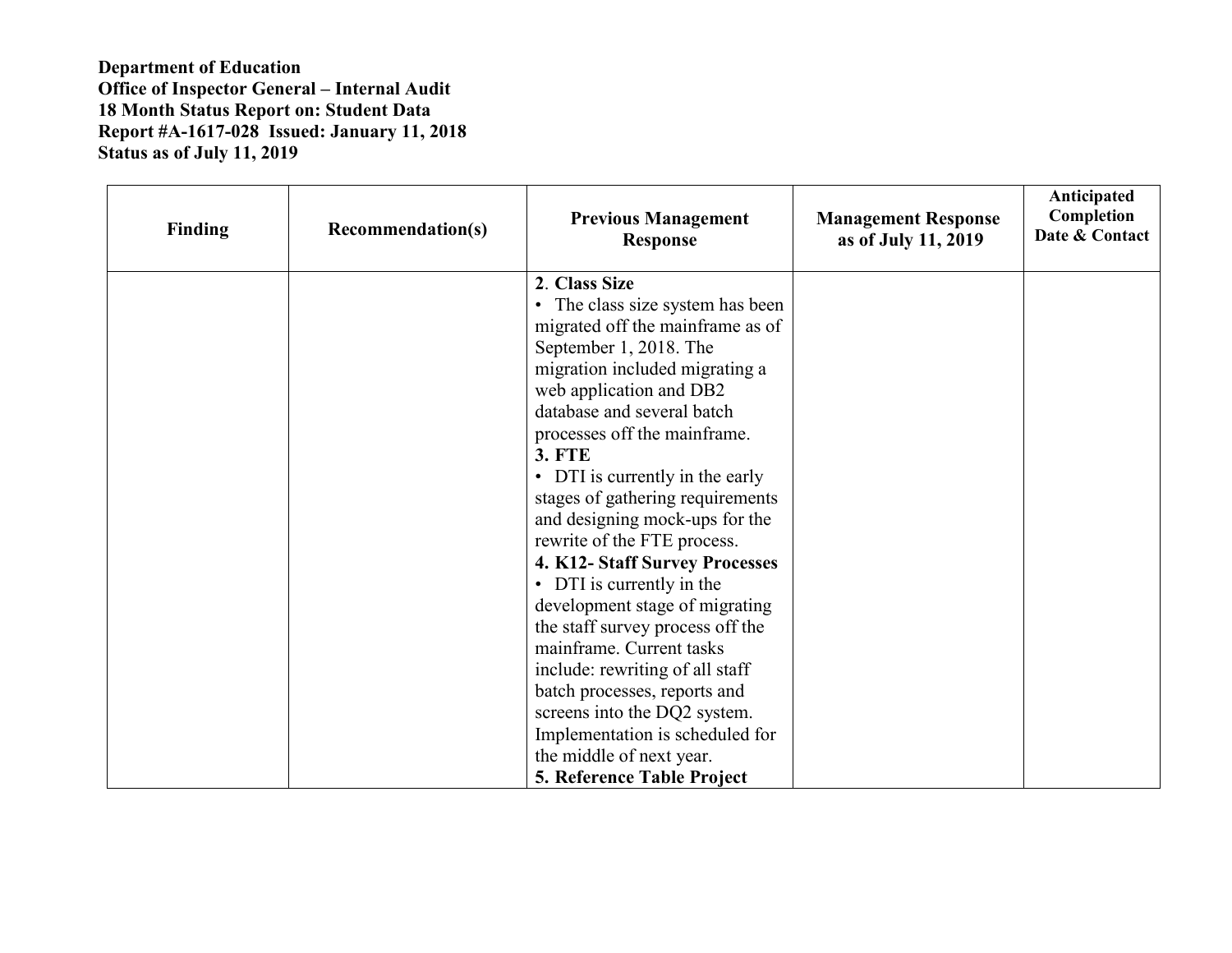| <b>Finding</b>                                                                                      | <b>Recommendation(s)</b>                                                                                                                                                                                                                                                                                                                                                                                                                                                 | <b>Previous Management</b><br><b>Response</b>                                                                                                                                                                                                                                                                                                                                                                                                                                                    | <b>Management Response</b><br>as of July 11, 2019                                                                                                                                                                                                                                                                                             | Anticipated<br>Completion<br>Date & Contact |
|-----------------------------------------------------------------------------------------------------|--------------------------------------------------------------------------------------------------------------------------------------------------------------------------------------------------------------------------------------------------------------------------------------------------------------------------------------------------------------------------------------------------------------------------------------------------------------------------|--------------------------------------------------------------------------------------------------------------------------------------------------------------------------------------------------------------------------------------------------------------------------------------------------------------------------------------------------------------------------------------------------------------------------------------------------------------------------------------------------|-----------------------------------------------------------------------------------------------------------------------------------------------------------------------------------------------------------------------------------------------------------------------------------------------------------------------------------------------|---------------------------------------------|
|                                                                                                     |                                                                                                                                                                                                                                                                                                                                                                                                                                                                          | DTI is in the process of<br>migrating all reference tables<br>that reside on DB2 database on<br>the mainframe to our new 2017<br>SQL server environment.<br><b>Anticipated Completion Date:</b><br>June 2021                                                                                                                                                                                                                                                                                     |                                                                                                                                                                                                                                                                                                                                               |                                             |
| DTI does not have an<br>established Disaster<br>Recovery Plan to<br>restore time sensitive<br>data. | We recommend DTI<br>establish a documented<br>Disaster Recovery Plan to<br>ensure data restoration in a<br>timely manner in the event of<br>a disaster, faulty equipment,<br>etc. These plans should<br>include, but not be limited to,<br>identifying the mission<br>critical IT systems requiring<br>priority DR services,<br>developing a documented<br>and tested DR plan, and<br>identifying recovery steps to<br>perform once customer<br>systems are operational. | <b>Management Response</b><br>as of January 11, 2018<br>In the 2014 legislative session,<br>the department was directed to<br>contract with an independent<br>third party consulting firm to<br>complete a study of the<br>department's current disaster<br>recovery plan for its applications<br>and systems supported by the<br>NWRDC. This study was<br>completed by statutory due date<br>of October 2016. However, the<br>funds for implementing disaster<br>recovery plan were released on | Implementation of DR<br>services at NWRDC is<br>nearly complete. Meetings<br>with NWRDC continue to<br>ensure ongoing operations<br>and testing needs for DR are<br>being managed. Project<br>closeout activities remain.<br>Backup as a Service<br>$\bullet$<br>(Baas) including<br>Replication of<br>Backups is<br>completed and<br>tested. | Rita Jacobs                                 |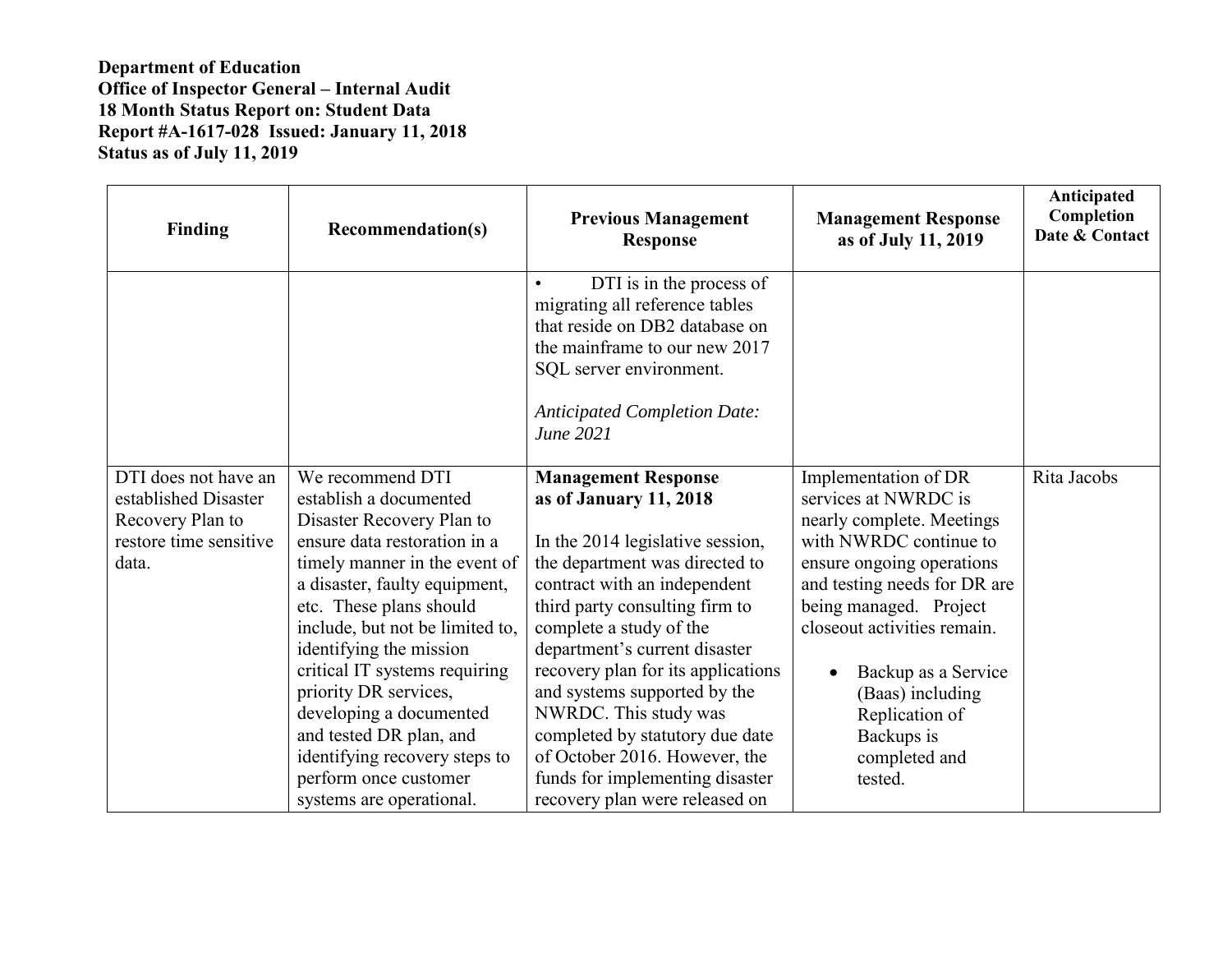| <b>Finding</b> | <b>Recommendation(s)</b> | <b>Previous Management</b><br><b>Response</b>                                                                                 | <b>Management Response</b><br>as of July 11, 2019                                                 | Anticipated<br>Completion<br>Date & Contact |
|----------------|--------------------------|-------------------------------------------------------------------------------------------------------------------------------|---------------------------------------------------------------------------------------------------|---------------------------------------------|
|                |                          | July 1, 2017 and the department<br>started implementing the disaster<br>recovery plan.<br><b>Anticipated Completion Date:</b> | <b>Application Server</b><br>$\bullet$<br>Replication is 84%<br>complete. Testing is<br>underway. |                                             |
|                |                          | June 30, 2019<br><b>Management Response</b>                                                                                   | <b>See Attachment</b><br>"B"<br><b>Anticipated Project</b><br>Close Date $9/4/19$                 |                                             |
|                |                          | as of July 3, 2018<br>The Draft Disaster Recovery<br>Plan has been developed and                                              | Database<br>$\bullet$<br>Replication is 93%                                                       |                                             |
|                |                          | submitted for review. NWRDC<br>is building out infrastructure<br>based upon FDOE approved<br><b>NWRDC</b> Project Charters.   | complete. Project<br>closeout activities<br>remain.                                               |                                             |
|                |                          | Anticipated completion of the<br>NWRDC infrastructure build to<br>support the DR plan: July, 2018.                            | See Attachment<br>$\mathcal{C}$<br><b>Anticipated Project</b><br>Close Date $8/22/19$             |                                             |
|                |                          | Project Meetings with the<br>Northwest Regional Data Center<br>indicates project is proceeding                                |                                                                                                   |                                             |
|                |                          | on time. All Software and<br>Hardware have been ordered and                                                                   |                                                                                                   |                                             |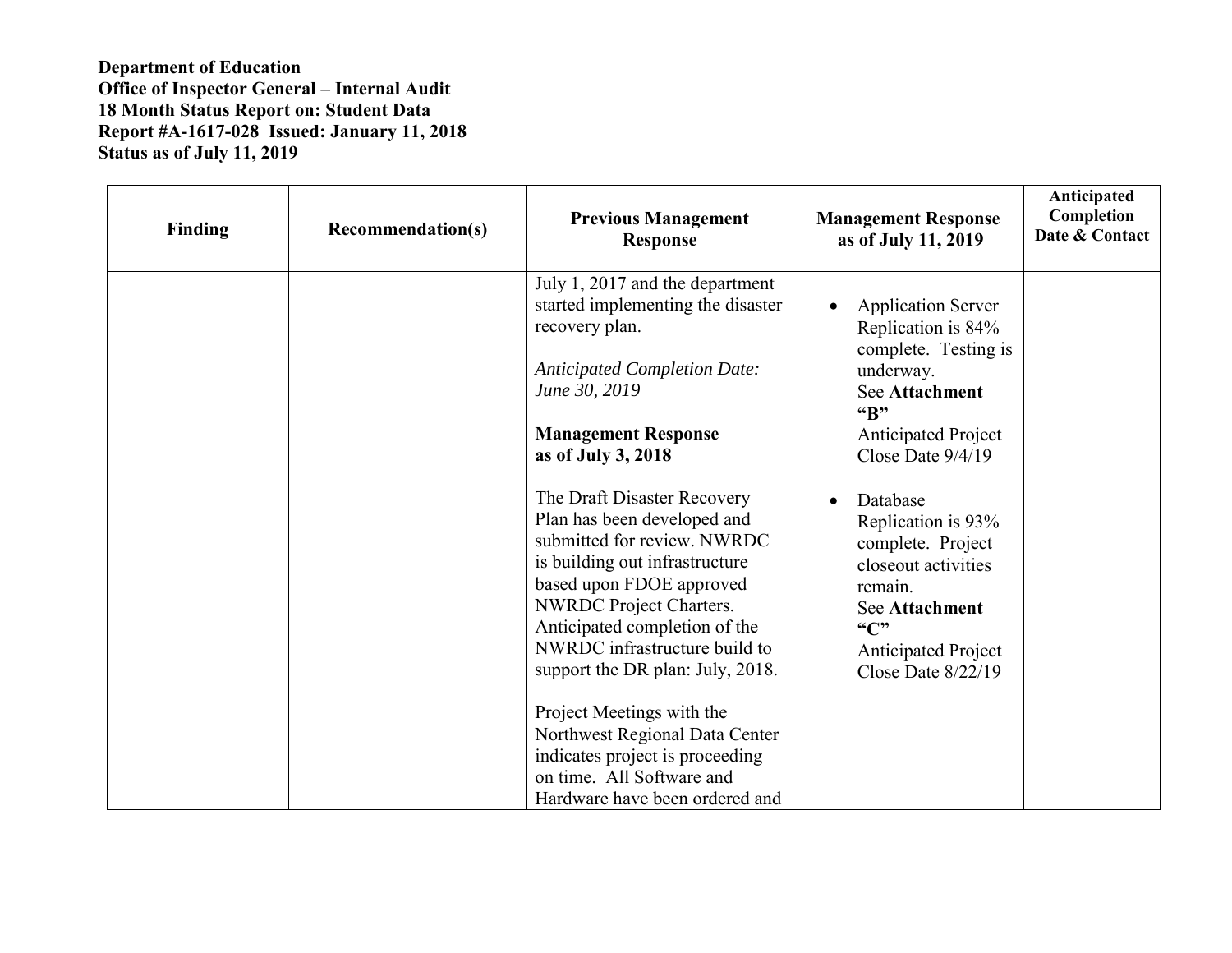| <b>Finding</b> | <b>Recommendation(s)</b> | <b>Previous Management</b><br><b>Response</b>                                                   | <b>Management Response</b><br>as of July 11, 2019 | Anticipated<br>Completion<br>Date & Contact |
|----------------|--------------------------|-------------------------------------------------------------------------------------------------|---------------------------------------------------|---------------------------------------------|
|                |                          | some items have been received.<br>Hardware was relocated to<br>Atlanta on 5/26/18. NWRDC        |                                                   |                                             |
|                |                          | indicates network design is<br>complete. Network Design<br>review meeting scheduled.            |                                                   |                                             |
|                |                          | <b>Anticipated Completion Date:</b><br>June 31, 2019                                            |                                                   |                                             |
|                |                          | <b>Management Response</b><br>as of December 21, 2018                                           |                                                   |                                             |
|                |                          | FLDOE developed a Disaster<br>Recovery Plan (DRP), which                                        |                                                   |                                             |
|                |                          | was approved on 7-17-18, see<br><b>Attachment "A". NWRDC was</b><br>identified as the vendor to |                                                   |                                             |
|                |                          | provide disaster recovery<br>services to FLDOE.                                                 |                                                   |                                             |
|                |                          | In coordination with NWRDC,<br>Project Charters were developed<br>to cover the development of   |                                                   |                                             |
|                |                          | three areas of the DR plan<br>(Backup as a Service (Baas)                                       |                                                   |                                             |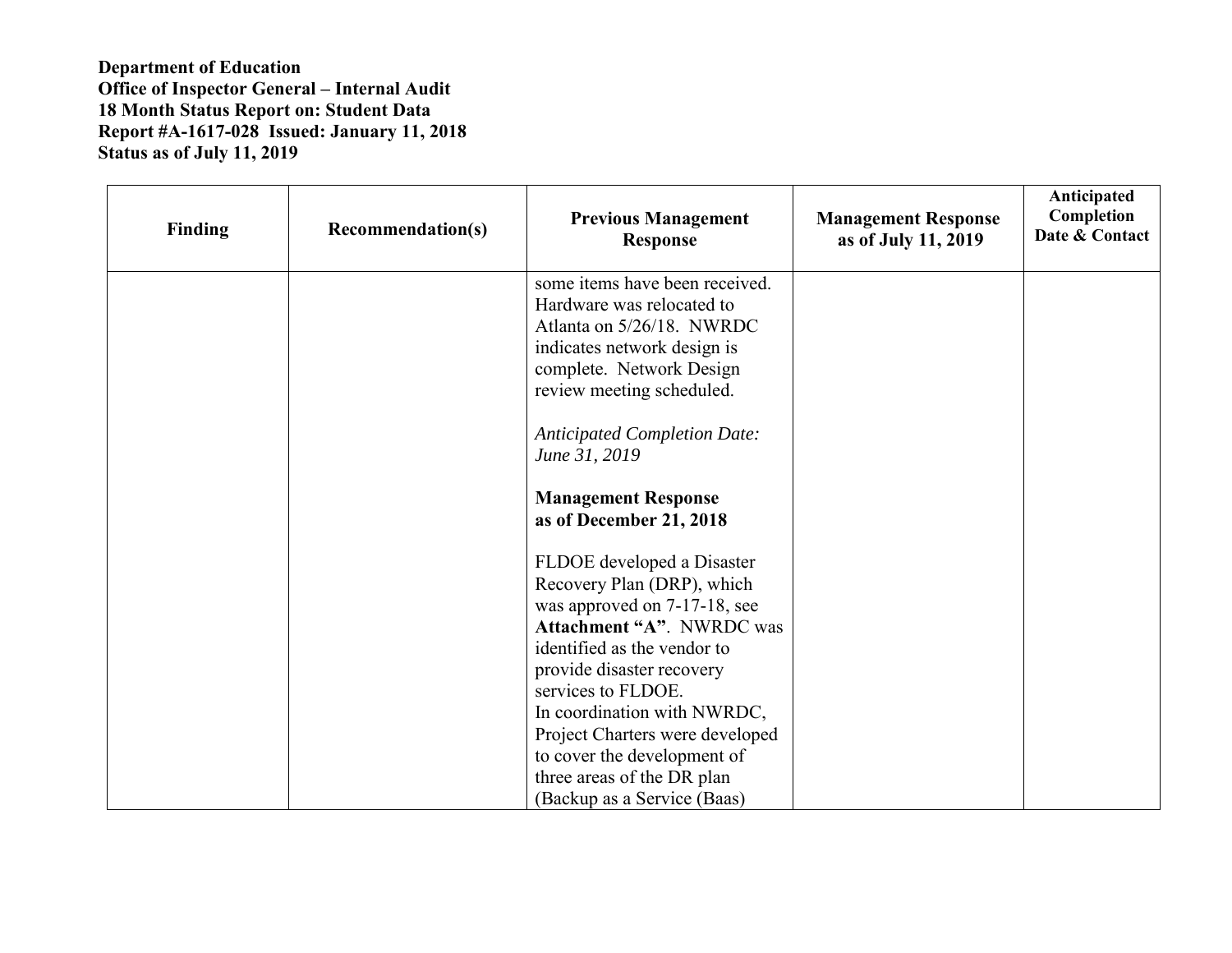| <b>Finding</b> | <b>Recommendation(s)</b> | <b>Previous Management</b><br><b>Response</b>                                                                                                                                                                                                                                                                                             | <b>Management Response</b><br>as of July 11, 2019 | Anticipated<br>Completion<br>Date & Contact |
|----------------|--------------------------|-------------------------------------------------------------------------------------------------------------------------------------------------------------------------------------------------------------------------------------------------------------------------------------------------------------------------------------------|---------------------------------------------------|---------------------------------------------|
|                |                          | including: Replication of<br>Backups, Application Server<br>Replication, and Database Server<br>Replication).                                                                                                                                                                                                                             |                                                   |                                             |
|                |                          | Implementation of DR services<br>at NWRDC is underway. Project<br>meetings with NWRDC<br>indicates project is proceeding.<br>All software and hardware have<br>been ordered and all items have<br>been received. Hardware was<br>relocated to Atlanta in May<br>2018.<br>NWRDC indicates build<br>out of infrastructure<br>based upon DOE |                                                   |                                             |
|                |                          | approved NWRDC<br>Project Charters was<br>completed in July 2018.<br>NWRDC indicates<br>network design is<br>complete.                                                                                                                                                                                                                    |                                                   |                                             |